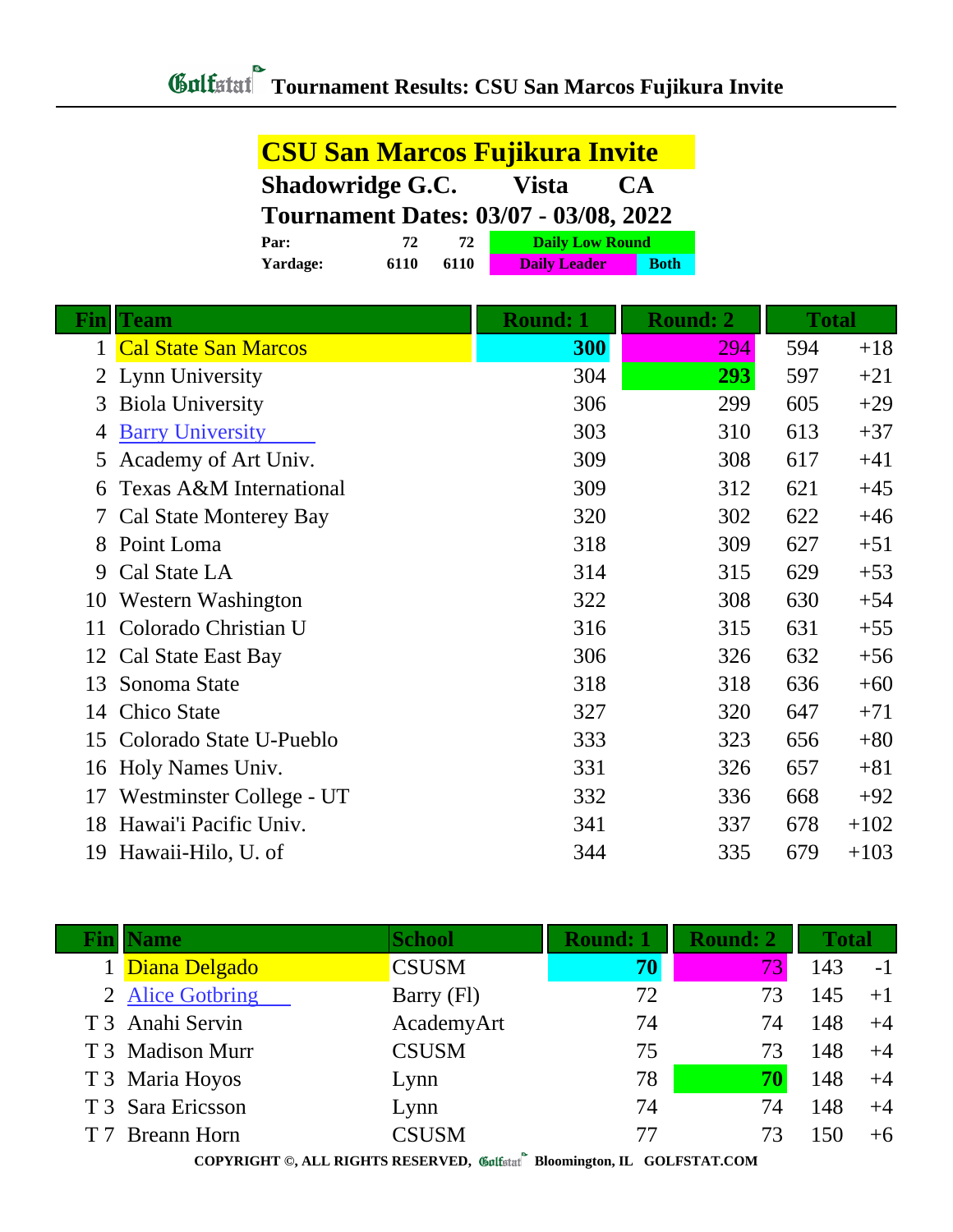## **Tournament Results: CSU San Marcos Fujikura Invite**

| $\mathbf{Fin}$ | <b>Name</b>              | <b>School</b> | <b>Round: 1</b> | <b>Round: 2</b> | <b>Total</b> |            |
|----------------|--------------------------|---------------|-----------------|-----------------|--------------|------------|
|                | T 7 Kaila Higgins        | <b>CSUSM</b>  | 75              | 75              | 150          | $+6$       |
| T <sub>7</sub> | Lauren Lee               | Biola         | 73              | 77              | 150          | $+6$       |
|                | T 7 Megan Billeter       | WWU           | 78              | 72              | 150          | $+6$       |
| T 7            | Morgan Sjoerdsma         | LA            | 77              | 73              | 150          | $+6$       |
|                | T 12 Courtney Andersson  | <b>CCU</b>    | 78              | 73              | 151          | $+7$       |
|                | T 12 Elise Sumner        | WWU           | 77              | 74              | 151          | $+7$       |
|                | T 14 Brady Turnquist     | <b>Biola</b>  | 80              | 72              | 152          | $+8$       |
|                | T 14 Camila Madariaga    | Lynn          | 82              | 70              | 152          | $+8$       |
|                | T 14 Faith Kilgore       | <b>CCU</b>    | 75              | 77              | 152          | $+8$       |
|                | T 14 Sahara Washington   | <b>TAMIU</b>  | 71              | 81              | 152          | $+8$       |
|                | T 18 Jasmin Krishna      | East Bay      | 77              | 76              | 153          | $+9$       |
|                | T 18 Makenna Cabardo     | <b>CSUSM</b>  | 78              | 75              | 153          | $+9$       |
|                | T 18 Melanie Reyes       | <b>Biola</b>  | 78              | 75              | 153          | $+9$       |
| T 18           | Sami Penor               | Biola         | 77              | 76              | 153          | $+9$       |
|                | T 18 Taylor Stewart      | Chico St.     | 79              | 74              | 153          | $+9$       |
|                | T 18 Yuliana Yapur       | <b>TAMIU</b>  | 77              | 76              | 153          | $+9$       |
|                | T 24 Mary Grace Davidson | <b>Biola</b>  | 78              | 76              | 154          | $+10$      |
|                | T 24 Nina Klug           | Barry (Fl)    | 73              | 81              | 154          | $+10$      |
|                | T 24 Samantha Cabunag    | Sonoma St.    | 75              | 79              | 154          | $+10$      |
|                | T 24 Wa Yeung Cathy Tong | <b>CSUMB</b>  | 81              | 73              | 154          | $+10$      |
|                | T 24 Zoe Offield         | <b>CSUMB</b>  | 80              | 74              | 154          | $+10$      |
| T 29           | Alice Gatti              | Lynn          | 76              | 79              | 155          | $+11$      |
|                | T 29 Eve Marie Sapin     | Barry (Fl)    | 80              | 75              | 155          | $+11$      |
|                | T 29 Haley Wong          | Point Loma    | 79              | 76              |              | $155 + 11$ |
|                | T 32 Drishti Karumbaya   | East Bay      | 73              | 83              |              | $156 + 12$ |
|                | T 32 Tayler Muchmore     | Point Loma    | 78              | 78              | 156          | $+12$      |
|                | T 34 Adriana Iribarren   | Lynn          | 76              | 81              | 157          | $+13$      |
|                | T 34 Caroline Berge      | East Bay      | 76              | 81              | 157          | $+13$      |
|                | T 34 Iveta Poslendi      | AcademyArt    | 79              | 78              | 157          | $+13$      |
|                | T 34 Kelsey Blaylock     | Chico St.     | 78              | 79              | 157          | $+13$      |
|                | T 34 Marie Dean          | LA            | 76              | 81              | 157          | $+13$      |
|                | T 34 Raquel Prado        | Point Loma    | 80              | 77              | 157          | $+13$      |
|                | T 34 Valerie Ruiz        | AcademyArt    | 77              | 80              | 157          | $+13$      |
|                | T 41 Annika Cedo         | <b>TAMIU</b>  | 79              | 79              | 158          | $+14$      |
|                | T 41 Brenna Ozel         | Sonoma St.    | 82              | 76              | 158          | $+14$      |

**COPYRIGHT ©, ALL RIGHTS RESERVED, Bloomington, IL GOLFSTAT.COM**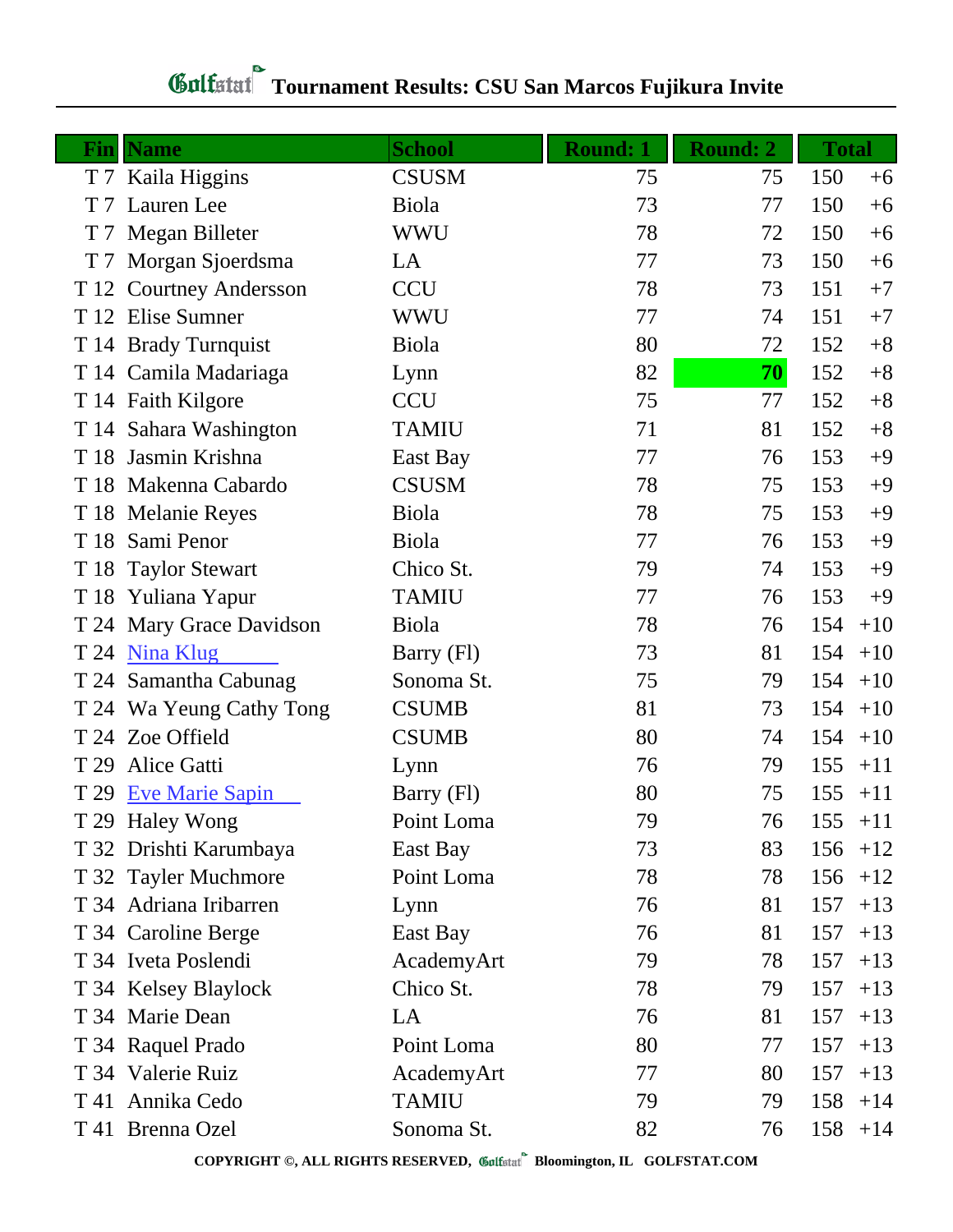## **Tournament Results: CSU San Marcos Fujikura Invite**

|                 | <b>Fin</b>   Name       | <b>School</b>     | <b>Round: 1</b> | <b>Round: 2</b> | <b>Total</b> |
|-----------------|-------------------------|-------------------|-----------------|-----------------|--------------|
|                 | T 41 Ebba Wernered      | <b>Holy Names</b> | 78              | 80              | 158<br>$+14$ |
|                 | T 41 Lexi Nielsen       | Sonoma St.        | 76              | 82              | 158<br>$+14$ |
|                 | T 41 Rachel Shaw        | <b>Biola</b>      | 79              | 79              | 158<br>$+14$ |
|                 | T 41 Tessa Geenen       | AcademyArt        | 82              | 76              | 158<br>$+14$ |
|                 | T 47 Lily Landt         | <b>HPU</b>        | 80              | 79              | 159<br>$+15$ |
| T 47            | Pratima Sherpa          | LA                | 79              | 80              | 159<br>$+15$ |
| T 47            | Sabrina Andolpho        | Barry (Fl)        | 78              | 81              | 159<br>$+15$ |
| T 47            | Tabetha Kang            | Point Loma        | 81              | 78              | 159<br>$+15$ |
| T 47            | Tilda Kvarnrud          | <b>CSUMB</b>      | 78              | 81              | 159<br>$+15$ |
|                 | T 52 Bailey Anderson    | <b>TAMIU</b>      | 83              | 77              | 160<br>$+16$ |
|                 | T 52 Isabel Carpenter   | <b>CSUMB</b>      | 81              | 79              | 160<br>$+16$ |
|                 | T 52 Jobi Einerson      | Westmin-UT        | 80              | 80              | 160<br>$+16$ |
|                 | T 52 Kaelyn Uchida      | HawaiiHilo        | 81              | 79              | 160<br>$+16$ |
|                 | T 52 Regina Parra       | <b>Holy Names</b> | 82              | 78              | 160<br>$+16$ |
| 57              | <b>Tuesday Epperson</b> | Westmin-UT        | 81              | 80              | 161<br>$+17$ |
|                 | T 58 Emily Donaldson    | <b>CCU</b>        | 79              | 83              | 162<br>$+18$ |
|                 | T 58 Jae Eun Park       | AcademyArt        | 79              | 83              | 162<br>$+18$ |
|                 | T 58 Kristine Torralba  | <b>TAMIU</b>      | 82              | 80              | 162<br>$+18$ |
|                 | T 61 Claire Moon        | WWU               | 79              | 84              | 163<br>$+19$ |
|                 | T 61 Harley Richardson  | <b>CSUMB</b>      | 87              | 76              | 163<br>$+19$ |
|                 | T 61 Lauren Hickam      | <b>CSUSM</b>      | 84              | 79              | 163<br>$+19$ |
|                 | T 64 Alice Meziat       | Barry (Fl)        | 82              | 82              | 164<br>$+20$ |
|                 | T 64 Maxine Choi        | CSU-Pueblo        | 87              | 77              | 164<br>$+20$ |
|                 | T 64 Victoria Hart      | CSU-Pueblo        | 82              | 82              | 164<br>$+20$ |
|                 | T 64 Zoey Rodriguez     | CSU-Pueblo        | 84              | 80              | $164 + 20$   |
|                 | 68 Amy Sutheran         | CSU-Pueblo        | 81              | 84              | 165<br>$+21$ |
| T <sub>69</sub> | Arrianna Custodio       | East Bay          | 80              | 86              | 166<br>$+22$ |
|                 | T 69 Natalie Brugler    | Sonoma St.        | 85              | 81              | 166<br>$+22$ |
|                 | T 69 Regan Barton       | <b>CSUSM</b>      | 86              | 80              | 166<br>$+22$ |
|                 | T 72 Clarissa Burhan    | <b>HPU</b>        | 86              | 81              | 167<br>$+23$ |
|                 | T 72 Sofia Young        | <b>Holy Names</b> | 84              | 83              | 167<br>$+23$ |
|                 | T 74 Caleigh Clark      | LA                | 87              | 81              | 168<br>$+24$ |
|                 | T 74 Sarah Shea         | <b>WWU</b>        | 88              | 80              | 168<br>$+24$ |
|                 | T 76 Caitlyn Jimenez    | LA                | 82              | 87              | 169<br>$+25$ |
|                 | T 76 Cypriane Annamayer | Point Loma        | 86              | 83              | 169<br>$+25$ |

**COPYRIGHT ©, ALL RIGHTS RESERVED, Bloomington, IL GOLFSTAT.COM**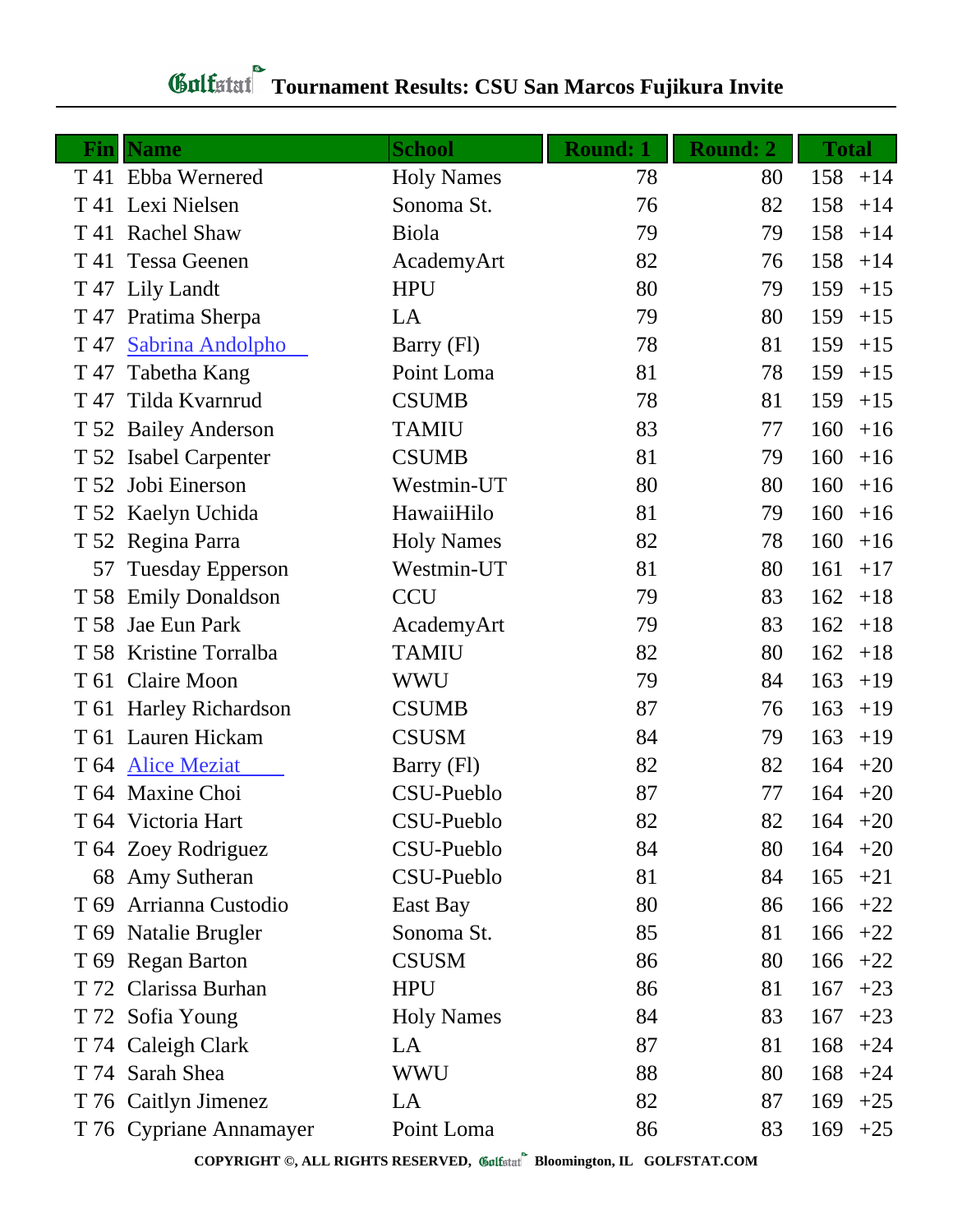## **Tournament Results: CSU San Marcos Fujikura Invite**

| Finll | <b>Name</b>              | <b>School</b>     | <b>Round: 1</b> | <b>Round: 2</b> | <b>Total</b> |
|-------|--------------------------|-------------------|-----------------|-----------------|--------------|
|       | T 76 Tia Kualii          | HawaiiHilo        | 87              | 82              | 169<br>$+25$ |
| T 79  | <b>Kelly More</b>        | Chico St.         | 87              | 83              | 170<br>$+26$ |
| T 79  | Kylie Severin            | CSU-Pueblo        | 86              | 84              | 170<br>$+26$ |
| T 79  | Natalie Kinney           | Chico St.         | 86              | 84              | 170<br>$+26$ |
|       | T 82 Kiersten Bryant     | <b>CCU</b>        | 84              | 87              | 171<br>$+27$ |
|       | T 82 Lauren Garcia       | Sonoma St.        | 89              | 82              | 171<br>$+27$ |
|       | T 84 Michaela Cox        | <b>CCU</b>        | 86              | 86              | 172<br>$+28$ |
|       | T 84 Tori Hironaga       | HawaiiHilo        | 87              | 85              | 172<br>$+28$ |
|       | T 86 Kellie Yamane       | <b>HPU</b>        | 84              | 89              | 173<br>$+29$ |
|       | T 86 Sophia Schmidt      | <b>WWU</b>        | 91              | 82              | 173<br>$+29$ |
| 88    | <b>Halle Parkin</b>      | Westmin-UT        | 86              | 88              | 174<br>$+30$ |
|       | T 89 Kyra Sponenburgh    | Westmin-UT        | 87              | 88              | 175<br>$+31$ |
| T 89  | <b>Trinity Hernandez</b> | Chico St.         | 84              | 91              | 175<br>$+31$ |
| 91    | <b>Katelyn Day</b>       | Westmin-UT        | 85              | 92              | 177<br>$+33$ |
| 92    | Kailey Oki               | HawaiiHilo        | 89              | 89              | 178<br>$+34$ |
| T 93  | <b>Emily Doeden</b>      | <b>CCU</b>        | 97              | 82              | 179<br>$+35$ |
| T 93  | Kirsten Lindner          | <b>HPU</b>        | 91              | 88              | 179<br>$+35$ |
|       | T 93 Lavinia Romito      | <b>Holy Names</b> | 94              | 85              | 179<br>$+35$ |
|       | 96 Kaila Bonawitz        | <b>HPU</b>        | 95              | 85              | 180<br>$+36$ |
| T 97  | <b>Aubrey Corpuz</b>     | <b>Holy Names</b> | 87              | 95              | 182<br>$+38$ |
| T 97  | Makenna Reinhardt        | <b>HPU</b>        | 91              | 91              | 182<br>$+38$ |
| 99    | Carli Shimokihara        | HawaiiHilo        | 95              | 97              | 192<br>$+48$ |
|       | DNF Sachika Singh        | East Bay          | 89              |                 |              |

|                           | Round: 1 Round: 2 Total |                      |    |
|---------------------------|-------------------------|----------------------|----|
| <b>TEAM STATISTICS:</b>   |                         |                      |    |
| <b>Average Score:</b>     |                         | 318.58 315.05 316.82 |    |
| Rounds Below Par:         | $\mathbf{\Omega}$       |                      |    |
| Rounds Even Par:          | $\theta$                |                      | 0  |
| Rounds Above Par:         | 19                      | 19                   | 38 |
|                           |                         |                      |    |
| <b>PLAYER STATISTICS:</b> |                         |                      |    |

| <b>Average Score:</b> | 81.34 | 80.08 80.71 |  |
|-----------------------|-------|-------------|--|
| Rounds Below Par:     |       |             |  |